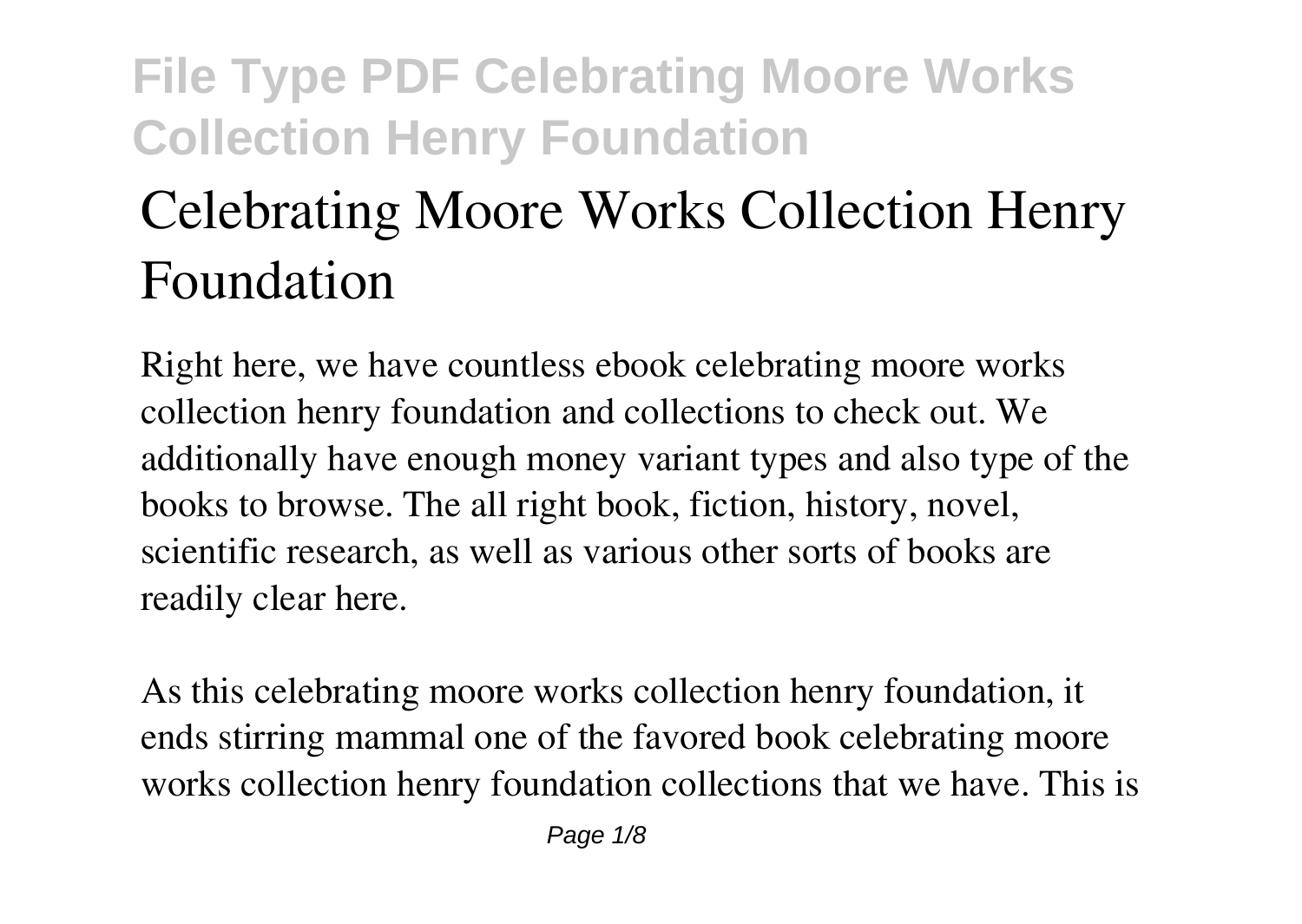why you remain in the best website to look the incredible book to have.

#### Celebrating Moore Works Collection Henry

Errin Hussey is the archivist for Leeds Museums and Galleries and the Henry Moore Institute - a hub which ... so current and growing. Ms Hussey works with the life and times of the people of ...

### Leeds Museums and Galleries and Henry Moore Institute archivist: Importance of capturing city<sup>[]</sup>s spirit

Bentley's Mulliner division went to painstaking lengths to recreate the car that launched its legend. We compare the continuation to the original.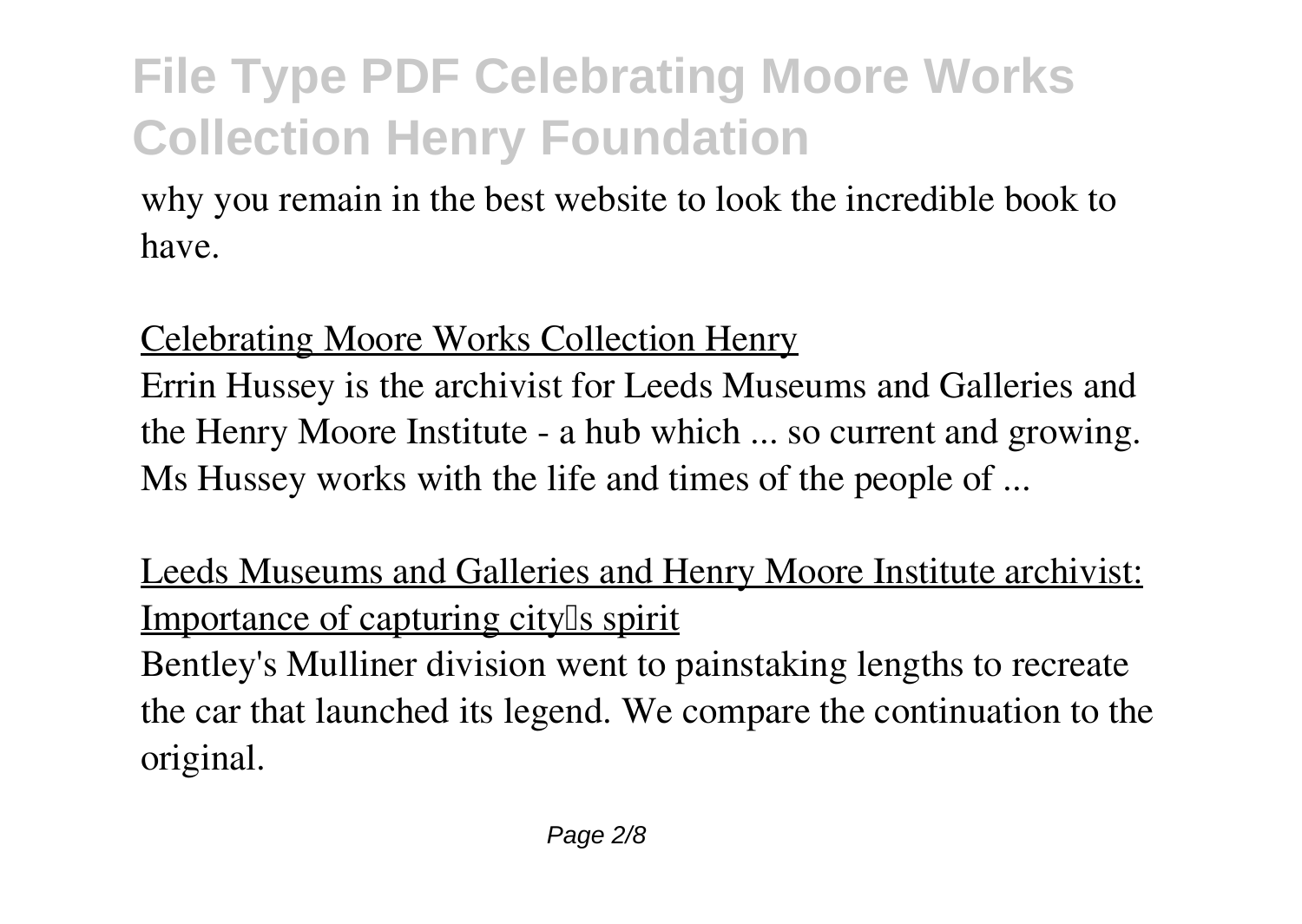#### Driving a Brand-New 1929 Blower Bentley

Demi, 58, posed in a neon Andie Swim 'The Fiji' swimsuit with tied laces across the back while Rumer, 32, opted for a tiny string bikini.

#### Demi Moore, 58, and Rumer Willis, 32, showcase enviable beach bodies in Andie Swim on Greek vacation

This selection includes works by Pablo Picasso, Joan Miró, Jean Arp, Karel Appel, Afro Basaldella, Alexander Calder, Roberto Matta, Henry Moore and Rufino Tamayo, among others Since then, the ...

#### UNESCO works of art collection

His estate fetched tens of millions of dollars after his death in January 2016 for some 350 works from his collection -- including Page 3/8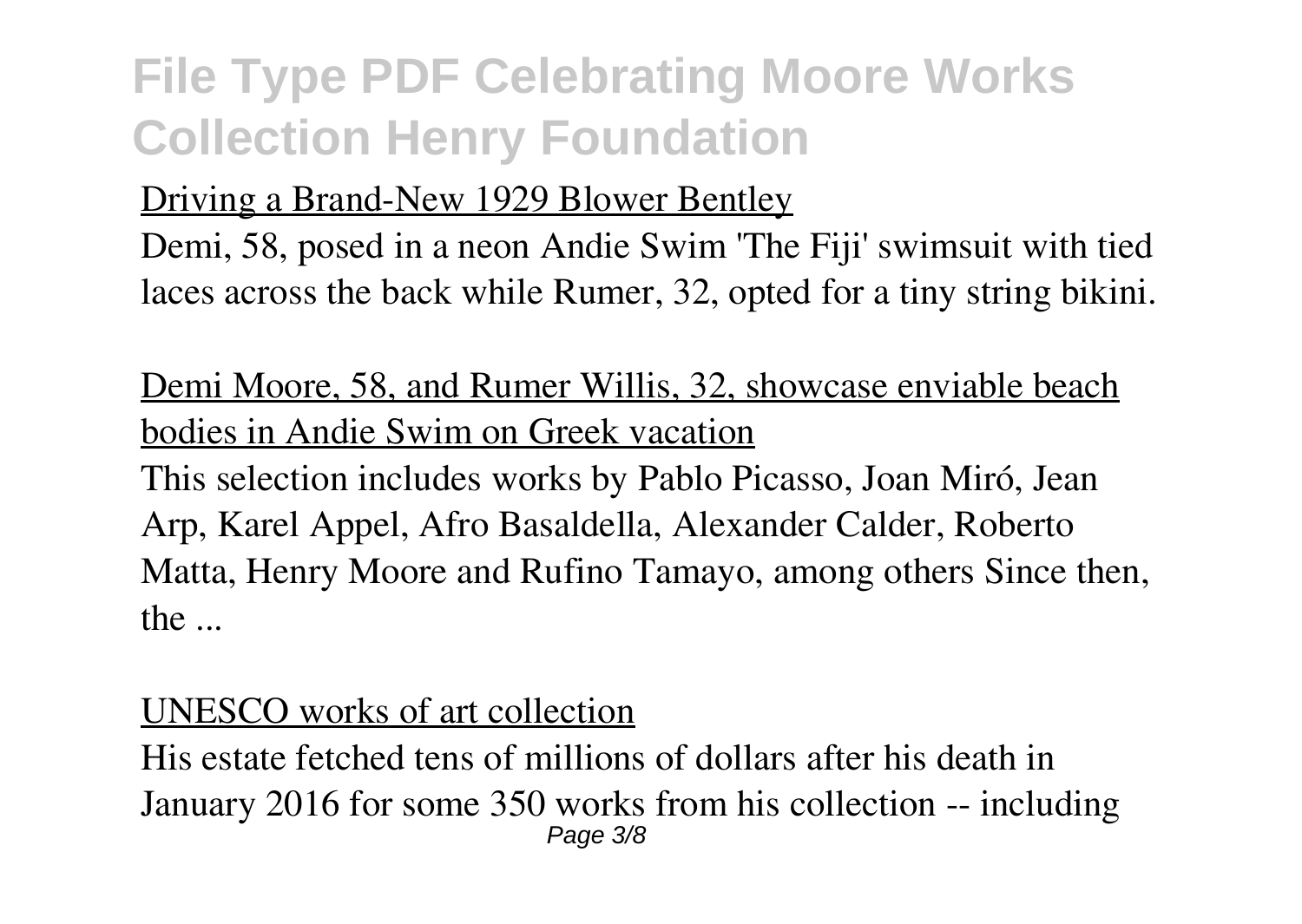by Basquiat, Henry Moore and Damien Hirst. But his own artworks ...

David Bowie painting from donation bin up for auction The work of dozens of pioneering female sculptors from down the decades is being celebrated at a major new exhibition in Yorkshire.

Yvette Huddleston finds out more.

Yorkshire Sculpture Park celebrates work of female sculptors like Barbara Hepworth in new exhibition

The theme of the ceremony was one of diversity, celebrating the multicultural people ... A sermon from punk-rock minister Joshua **ISpanky IMoore involved a story about how as a child Moorells** collection ...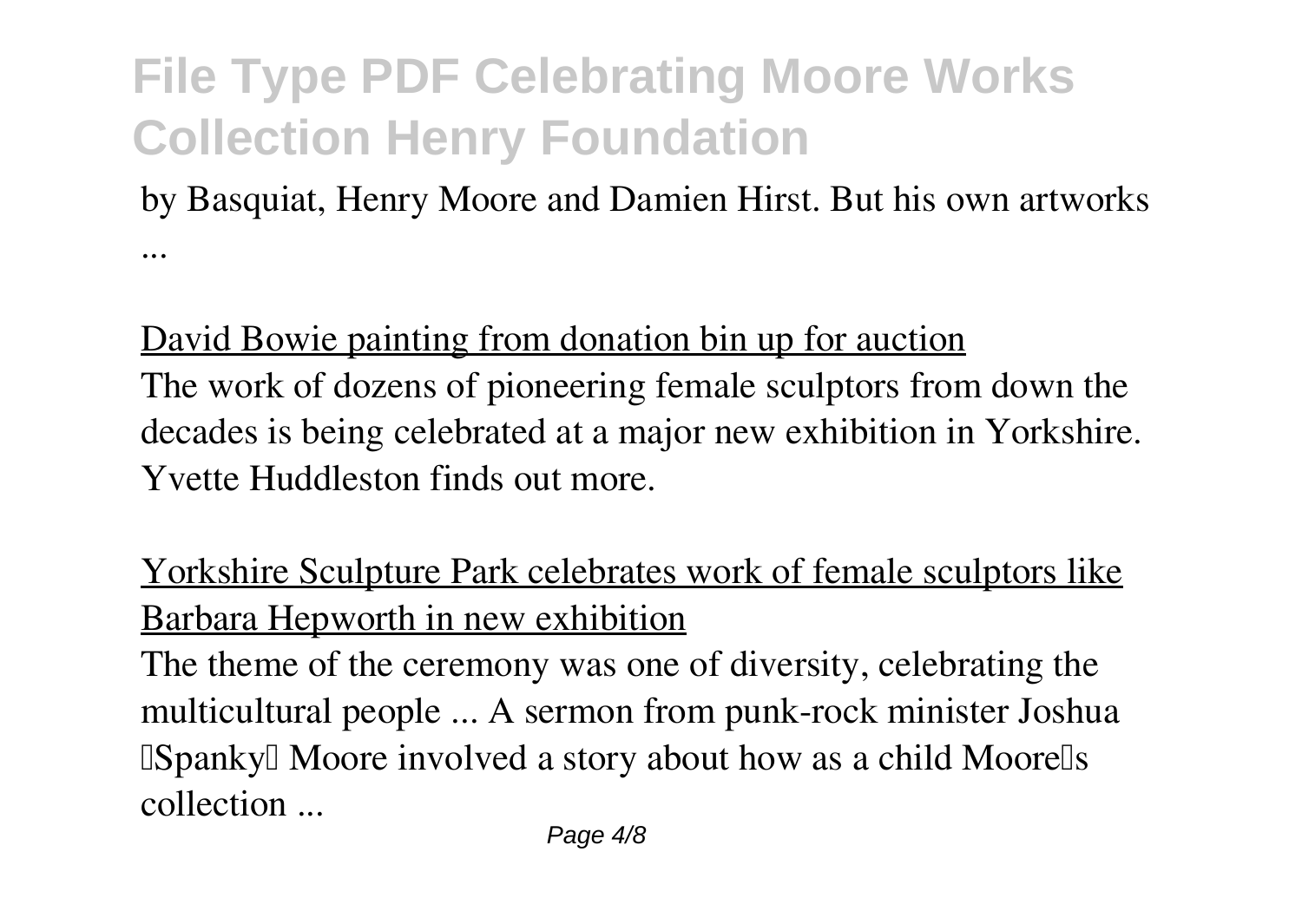#### Bishop's wife new Vicar of Victory in Nelson

N.Y.The Hyde Collection: ISummer Bomb Pop: Collections in Dialogue, I through Oct. 31, 17 contemporary abstract paintings paired with 20th century works from the Hydells Feibes  $&$  Schmitt Collection; ...

#### Vermont Visual Arts

His estate fetched tens of millions of dollars after his death in January 2016 for some 350 works from his collection, including by Basquiat, Henry Moore and Damien Hirst. But his own artworks ...

Recently unearthed David Bowie painting kicks up bidding frenzy It includes a list of 349 named enslaved men, women and children Page 5/8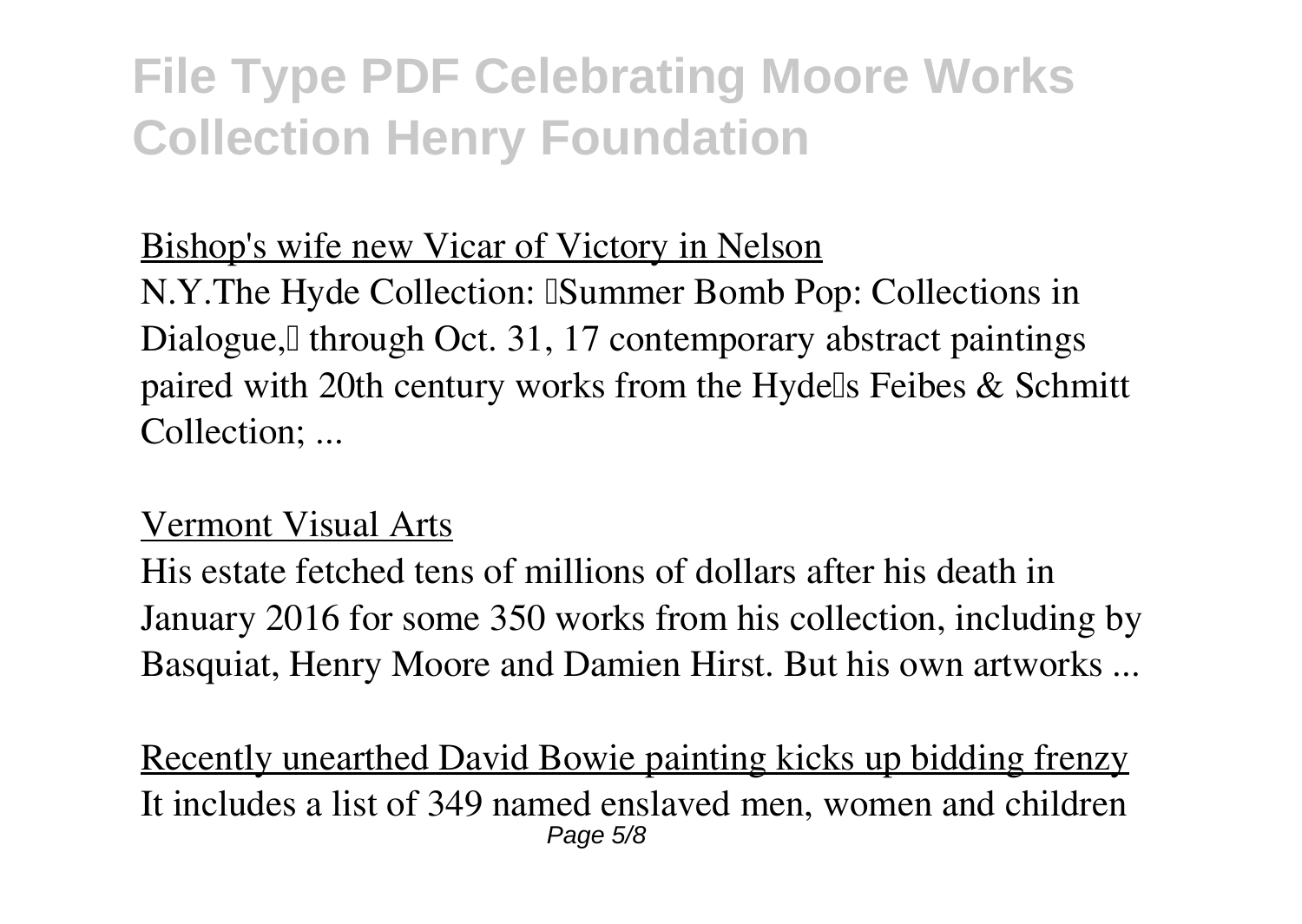on the Montpelier Estate in Jamaica, who were to be transferred along with other property including a sugar works ... Wisbech & Fenland ...

National Trust rebels demand members should be given veto over the appointment of the new chairman to stop a political campaigner being hired in backlash at 'woke' reforms Pieces in Arnault<sup>Is</sup> collection include works by Pablo Picasso, Yves Klein, Henry Moore, Damien Hirst, Jean-Michel Basquiat and Andy Warhol. Distinct French Honor: One of Arnault's accolades is ...

5 Things You Might Not Know About Bernard Arnault, The World's Richest Person (For Now) Page 6/8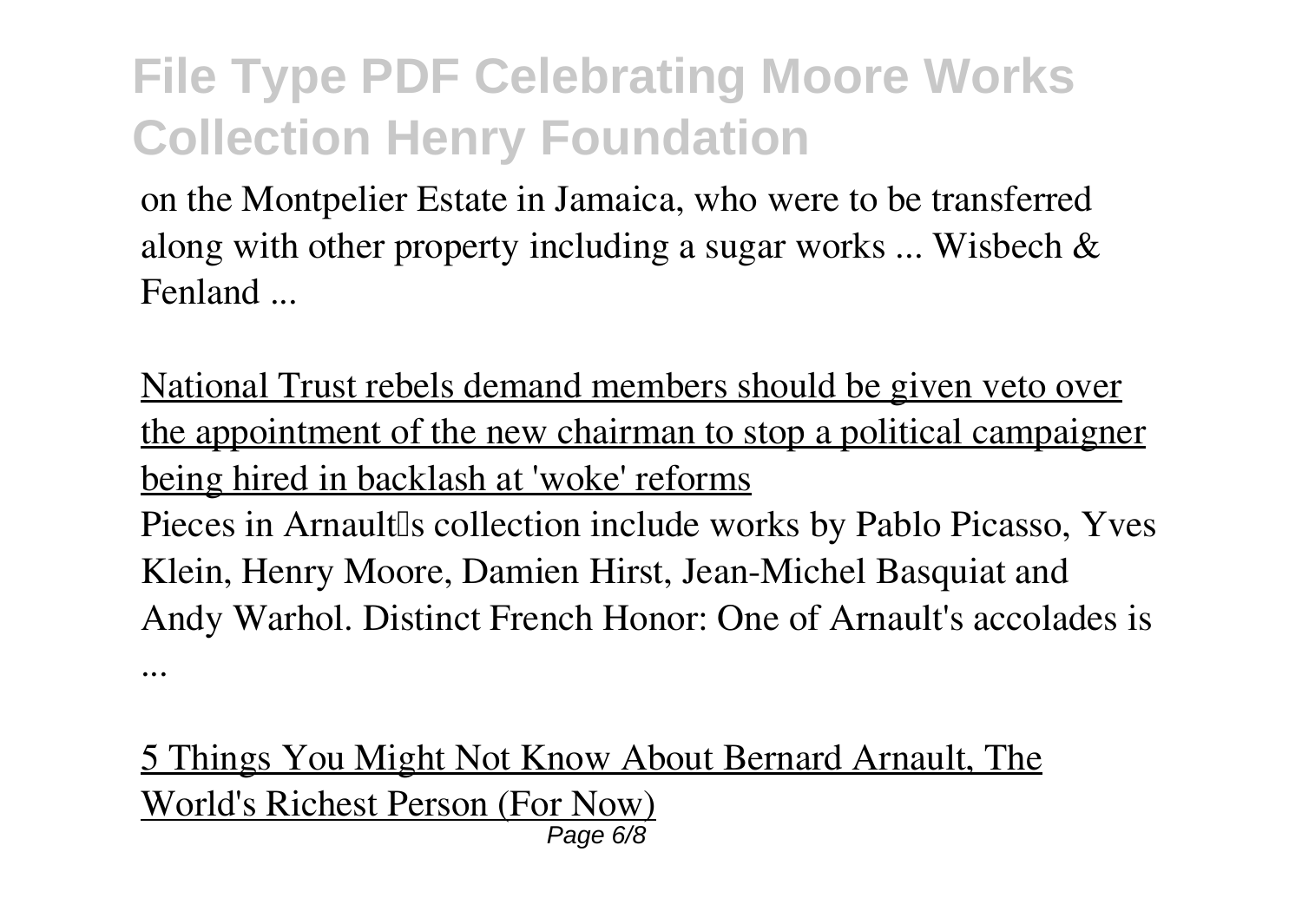Herells how the Youth Scoreboard campaign works: Switzer and Henry ... There are Switzer-Henry scoreboards also at ballparks in Edmond, Moore, Norman, Chickasha and Mustang.

Bill Haisten: Barry Switzer provides big-time scoreboards at Tulsa<sup>[]</sup>s Little League fields

The Ruskin has partnered with the Royal Society for the 2021 edition of Summer Science a week-long festival celebrating cutting edge ...

Ruskin partners with Royal Society for Summer Science festival His estate fetched tens of millions of dollars after his death in January 2016 for some 350 works from his collection - including by artists Jean-Michel Basquiat, Henry Moore and Damien Hirst. Page 7/8